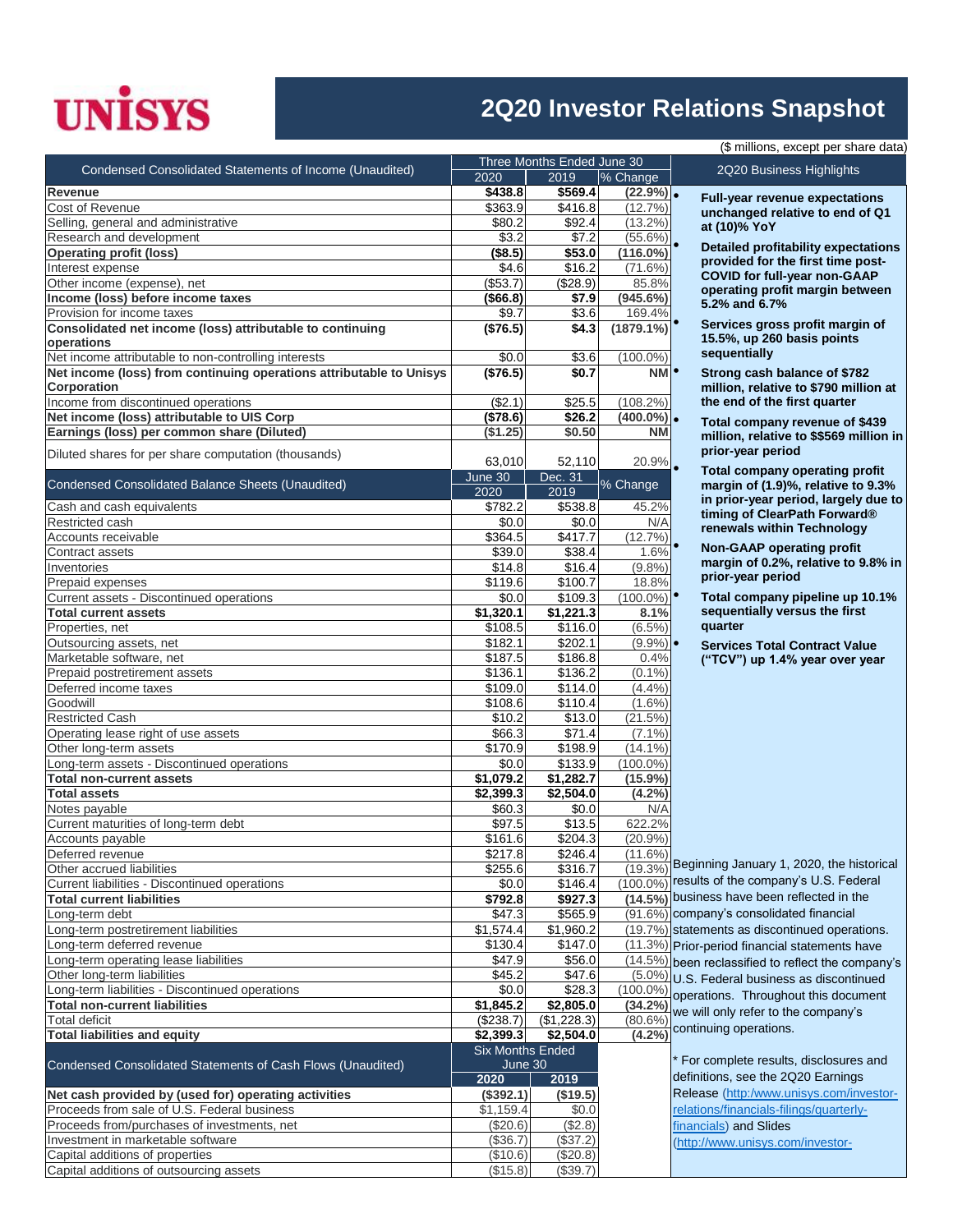| Net proceeds from the sale of properties                           | \$0.0     | (\$0.2)   |
|--------------------------------------------------------------------|-----------|-----------|
| Other                                                              | (\$0.2)   | (\$0.4)   |
| Net cash used for investing activities                             | \$1,075.5 | (S101.1)  |
| Proceeds from issuance of long-term debt                           | \$4.0     | \$28.1    |
| Cash paid in connection with payment of long note                  | (S23.7)   | \$0.0     |
| Payments of long-term debt                                         | (\$448.4) | (\$10.5)  |
| Net proceeds from short-term borrowings                            | \$60.3    | \$0.0     |
| Other                                                              | (S4.7)    | (\$4.5)   |
| Net cash (used for) provided by financing activities               | (\$412.5) | \$13.1    |
| Effect of exchange rate changes on cash, cash equivalents and      | (\$30.3)  | \$0.9     |
| restricted cash                                                    |           |           |
| Increase (decrease) in cash, cash equivalents, and restricted cash | \$240.6   | (\$106.6) |
| Cash, cash equivalents and restricted cash, beginning of period    | \$551.8   | \$624.1   |
| Cash, cash equivalents and restricted cash, end of period          | \$792.4   | \$517.5   |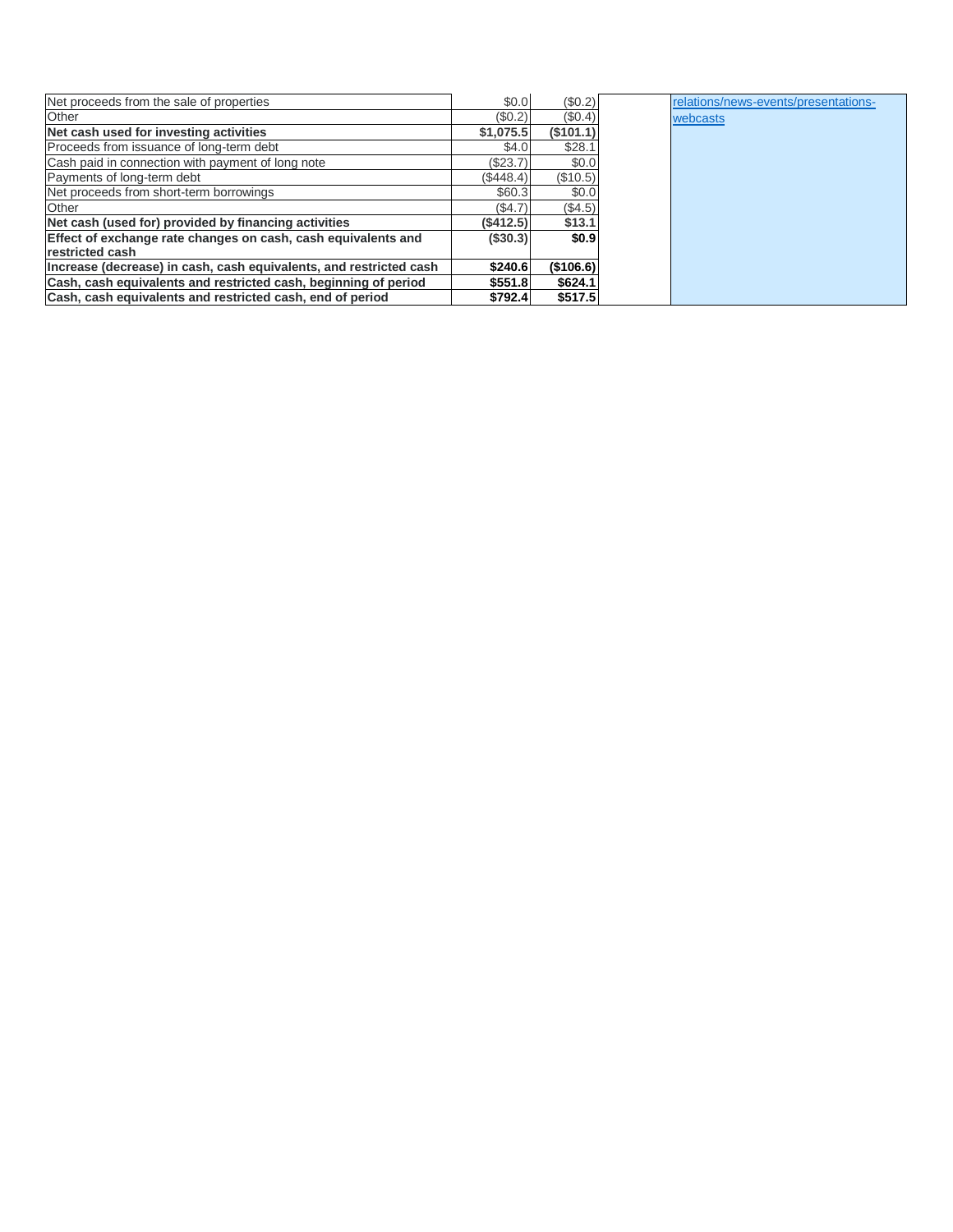# 2Q20 Non-GAAP Adjusted Revenue Profile (\$M)



| <b>Segment Detail</b>                        | <b>2Q20</b> | <b>2Q19</b> | Change        | $\frac{9}{6}$ | <b>In Constant Currency</b> |
|----------------------------------------------|-------------|-------------|---------------|---------------|-----------------------------|
| Cloud & Infrastructure Services              | \$275.7     | \$320.5     | (\$44.8)      | $(14.0\%)$    | $(11.0\%)$                  |
| <b>Application Services</b>                  | \$82.4      | \$95.1      | (\$12.7)      | $(13.4\%)$    | $(7.8\%)$                   |
| <b>Business Process Outsourcing Services</b> | \$37.9      | \$58.9      | (\$21.0)      | (35.7%)       | $(33.2\%)$                  |
| Technology                                   | \$42.8      | \$88.4      | (\$45.6)      | $(51.6\%)$    | (49.7%)                     |
| Total                                        | \$438.8     | \$562.9     | (\$124.1)     | $(22.0\%)$    | (18.9%)                     |
|                                              |             |             |               |               |                             |
| <b>Regional</b>                              | <b>2Q20</b> | <b>2Q19</b> | <b>Change</b> | $\frac{9}{6}$ | <b>In Constant Currency</b> |
| U.S. & Canada                                | \$180.9     | \$216.4     | (\$35.5)      | $(16.4\%)$    | (16.3%)                     |
| <b>EMEA</b>                                  | \$143.6     | \$198.0     | (\$54.4)      | (27.5%)       | (26.2%)                     |
| Asia Pacific                                 | \$65.5      | \$81.5      | (\$16.0)      | (19.6%)       | (15.3%)                     |
| Latin America                                | \$48.8      | \$67.0      | (\$18.2)      | (27.2%)       | $(9.8\%)$                   |
| Total                                        | \$438.8     | \$562.9     | (\$124.1)     | $(22.0\%)$    | (18.9%)                     |
|                                              |             |             |               |               |                             |
|                                              |             |             |               |               |                             |

| Sector Detail        | <b>2Q20</b> | 2Q19    | <b>Change</b> |            | In Constant Currency |
|----------------------|-------------|---------|---------------|------------|----------------------|
| <b>Public Sector</b> | \$164.3     | \$153.3 | \$11.0        | $7.2\%$    | 10.2%                |
| Commercial           | \$151.0     | \$225.5 | (\$74.5)      | $(33.0\%)$ | (31.3%               |
| Financial            | \$123.5     | \$184.7 | (\$60.6)      | (32.9%)    | (27.9%               |
| Total                | \$438.8     | \$562.9 | (\$124.1      | $(22.0\%)$ | $(18.9\%)$           |

| <b>Revenue Type</b>       | 2Q20    | <b>2Q19</b> | Change    | $\mathbf{O}/$ |  |
|---------------------------|---------|-------------|-----------|---------------|--|
| <b>Recurring Services</b> | \$297.2 | \$375.2     | (\$78.0)  | $(20.8\%)$    |  |
| Non-Recurring Services    | \$98.8  | \$99.3      | (S0.5)    | (0.5%         |  |
| Technology                | \$42.8  | \$88.4      | (\$45.6)  | (51.6%)       |  |
| Total                     | \$438.8 | \$562.9     | (\$124.1" | $(22.0\%)$    |  |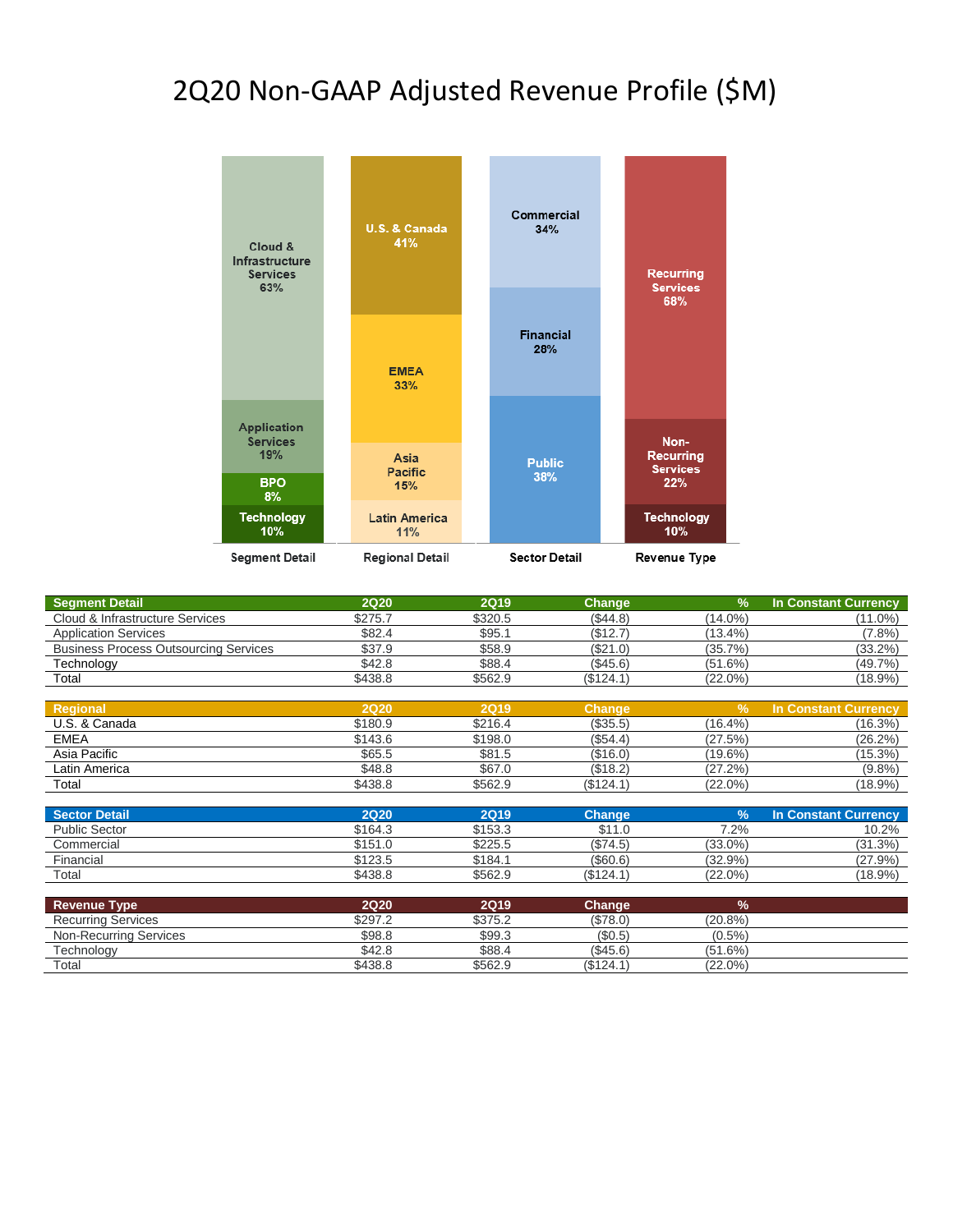# 2Q20 GAAP Revenue Profile (\$M)



| Segment Detail                               | <b>2Q20</b> | <b>2Q19</b> | Change    | $\frac{9}{6}$ | <b>In Constant Currency</b> |
|----------------------------------------------|-------------|-------------|-----------|---------------|-----------------------------|
| Cloud & Infrastructure Services              | \$275.7     | \$320.5     | (\$44.8)  | $(14.0\%)$    | $(11.0\%)$                  |
| <b>Application Services</b>                  | \$82.4      | \$95.1      | (\$12.7)  | (13.4%)       | $(7.8\%)$                   |
| <b>Business Process Outsourcing Services</b> | \$37.9      | \$65.4      | (\$27.5)  | $(42.0\%)$    | (39.9%                      |
| Technology                                   | \$42.8      | \$88.4      | (S45.6)   | $(51.6\%)$    | (49.7%)                     |
| Total                                        | \$438.8     | \$569.4     | (\$130.6) | (22.9%)       | $(19.8\%)$                  |
|                                              |             |             |           |               |                             |

| Regional      | <b>2Q20</b> | <b>2Q19</b> | <b>Change</b> |            | <b>In Constant Currency</b> |
|---------------|-------------|-------------|---------------|------------|-----------------------------|
| U.S. & Canada | \$180.9     | \$216.4     | (\$35.5)      | $(16.4\%)$ | (16.3%)                     |
| <b>EMEA</b>   | \$143.6     | \$204.5     | (\$60.9)      | $(29.8\%)$ | (28.5%)                     |
| Asia Pacific  | \$65.5      | \$81.5      | (\$16.0)      | $(19.6\%)$ | $(15.3\%)$                  |
| Latin America | \$48.8      | \$67.0      | (\$18.2)      | (27.2%)    | $(9.8\%)$                   |
| Total         | \$438.8     | \$569.4     | (\$130.6)     | (22.9%)    | $(19.8\%)$                  |

| Sector Detail        | <b>2Q20</b> | <b>2Q19</b> | Change     | 70         | <b>In Constant Currency</b> |
|----------------------|-------------|-------------|------------|------------|-----------------------------|
| <b>Public Sector</b> | \$164.3     | \$153.3     | \$11.0     | $7.2\%$    | 10.2%                       |
| Commercial           | \$151.0     | \$225.5     | $(\$74.5)$ | $(33.0\%)$ | (31.3%)                     |
| Financial            | \$123.5     | \$190.6     | (\$67.1    | $(35.2\%)$ | $(30.4\%)$                  |
| Total                | \$438.8     | \$569.4     | (\$130.6)  | (22.9%)    | $(19.8\%)$                  |

| <b>Revenue Type</b>       | 2Q20    | <b>2Q19</b> | Change    |            |
|---------------------------|---------|-------------|-----------|------------|
| <b>Recurring Services</b> | \$297.2 | \$375.2     | (\$78.0)  | $(20.8\%)$ |
| Non-Recurring Services    | \$98.8  | \$105.8     | (\$7.0)   | $(6.6\%)$  |
| Technology                | \$42.8  | \$88.4      | (\$45.6)  | (51.6%)    |
| Total                     | \$438.8 | \$569.4     | (\$130.6) | (22.9%)    |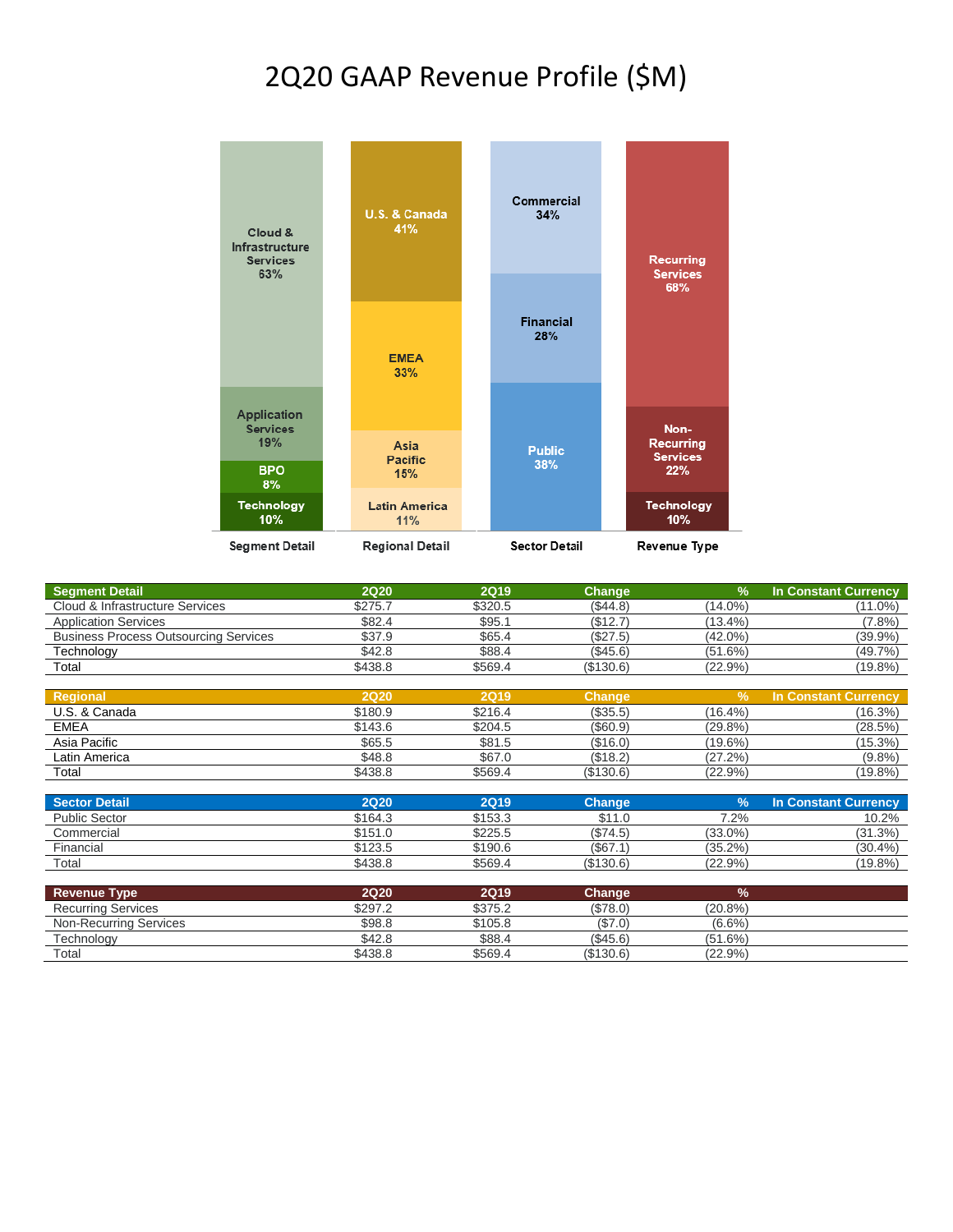#### YTD20 Non-GAAP Adjusted Revenue Profile (\$M)



| <b>Segment Detail</b>                        | <b>YTD20</b>                             | YTD <sub>19</sub> | <b>Change</b> | $\frac{9}{6}$ | <b>In Constant Currency</b> |
|----------------------------------------------|------------------------------------------|-------------------|---------------|---------------|-----------------------------|
| Cloud & Infrastructure Services              | \$570.9                                  | \$642.2           | (\$71.3)      | $(11.1\%)$    | $(8.8\%)$                   |
| <b>Application Services</b>                  | \$167.5                                  | \$185.6           | (\$18.1)      | $(9.8\%)$     | $(5.3\%)$                   |
| <b>Business Process Outsourcing Services</b> | \$82.6                                   | \$118.7           | (\$36.1)      | $(30.4\%)$    | $(29.2\%)$                  |
| Technology                                   | \$132.3                                  | \$168.9           | (\$36.6)      | (21.7%)       | $(19.8\%)$                  |
| Total                                        | \$953.3                                  | \$1.115.4         | (\$162.1)     | (14.5%)       | $(12.1\%)$                  |
|                                              |                                          |                   |               |               |                             |
| Regional                                     | <b>YTD20</b>                             | YTD <sub>19</sub> | <b>Change</b> |               | In Constant Currency        |
| U.S. & Canada                                | \$404.7                                  | \$416.3           | (\$11.6)      | $(2.8\%)$     | (2.7%                       |
| $-0.000$                                     | $\wedge$ $\wedge$ $\wedge$ $\rightarrow$ | $\wedge$          | (0.001)       | (0.5.01)      | (0.0.001)                   |

| <b>EMEA</b>   | \$298.7 | \$398.       | (\$99.4)           | $(25.0\%)$  | (23.8%     |
|---------------|---------|--------------|--------------------|-------------|------------|
| Asia Pacific  | \$134.3 | \$173.0      | \$38.7             | (22.4%      | (19.2%     |
| Latin America | \$115.6 | \$128.0      | (0.40A<br>2.4 ا 10 | 7%.<br>(9.7 | (4.1%      |
| Total         | \$953.3 | 115.4<br>۰υ. | (\$162.1           | (14.5%)     | $(12.1\%)$ |

| Sector Detail        | <b>YTD20</b> | <b>YTD19</b>  | Change   |            | In Constant Currency |
|----------------------|--------------|---------------|----------|------------|----------------------|
| <b>Public Sector</b> | \$332.6      | \$311.4       | \$21.2   | 6.8%       | 9.4%                 |
| Commercial           | \$340.2      | \$443.9       | (\$103.7 | $(23.4\%)$ | $(22.0\%)$           |
| Financial            | \$280.5      | \$360.1       | (\$79.6) | $(22.1\%)$ | $(18.6\%)$           |
| Total                | \$953.3      | .115.4<br>\$1 | (\$162.1 | $(14.5\%)$ | $(12.1\%)$           |

| <b>YTD20</b> | <b>YTD19</b> | Change    | $\frac{9}{6}$ |
|--------------|--------------|-----------|---------------|
| \$632.2      | \$744.4      | (\$112.2) | $(15.1\%)$    |
| \$188.8      | \$202.7      | (\$13.3)  | $(6.6\%)$     |
| \$132.3      | \$168.9      | (\$36.6)  | (21.7%)       |
| \$953.3      | \$1.115.4    | (\$162.1  | $(14.5\%)$    |
|              |              |           |               |